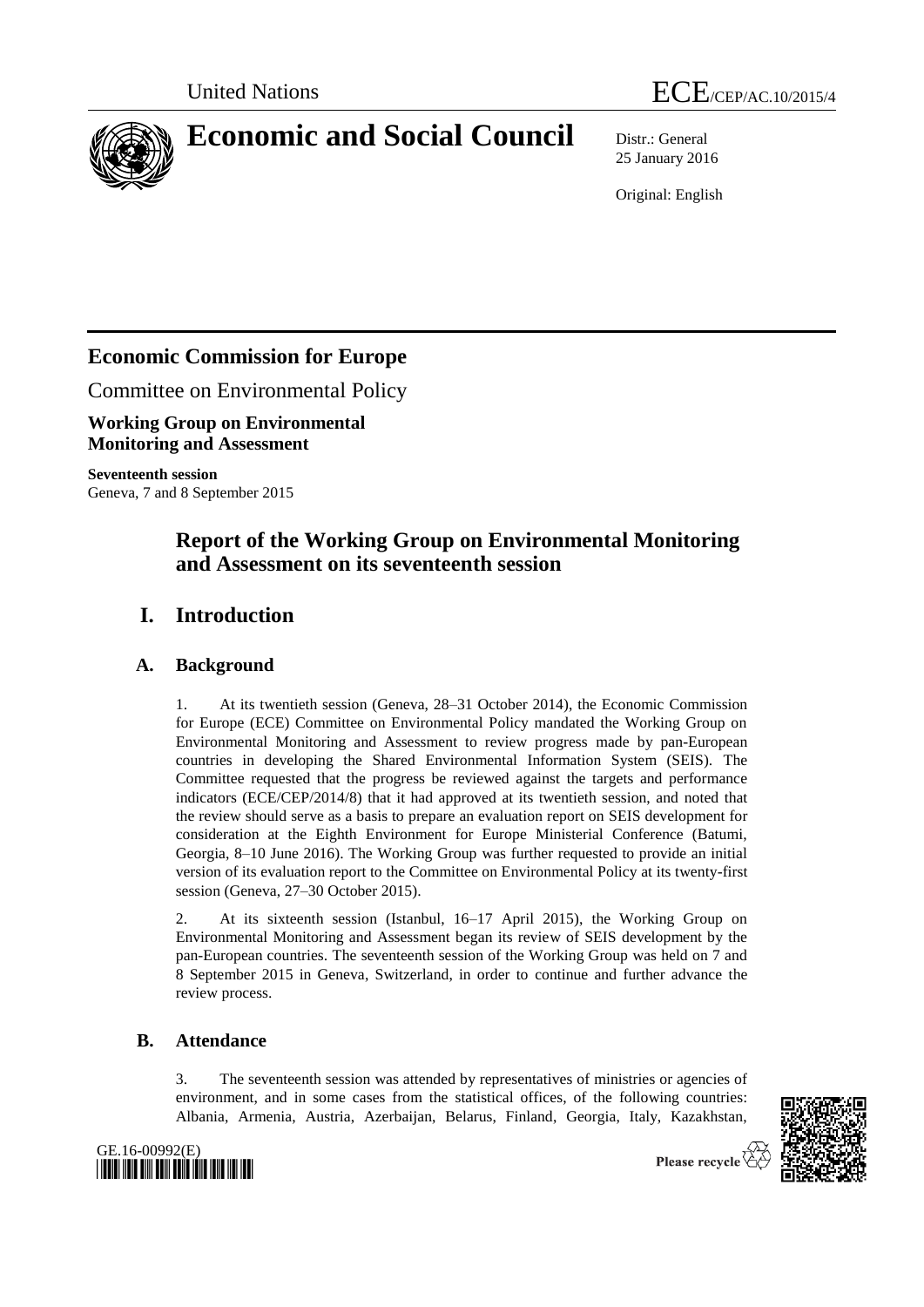Kyrgyzstan, Republic of Moldova, Russian Federation, Switzerland, Tajikistan, the Former Yugoslav Republic of Macedonia, Ukraine and Uzbekistan.

4. In addition, representatives of the following organizations and forums participated: the European Environment Agency (EEA); the Regional Environmental Centre for Central Asia; the United Nations Environment Programme (UNEP); the United Nations Interim Administration Mission in Kosovo; and the international non-profit organization, Zoï Environment Network.

#### **C. Procedural matters**

5. The Working Group adopted the agenda for its seventeenth session, as set out in document ECE/CEP/AC.10/2015/3.

### **II. Outcomes of the sixteenth session of the Working Group**

6. The secretariat summarized the outcomes of the sixteenth session of the Working Group. In particular, the Working Group had agreed:

(a) Eight thematic areas for which access to data and information produced in common formats and standards should be facilitated under the pan-European SEIS;

A list of 67 specific data sets, falling under eight thematic areas, for the pan-European SEIS that should be produced and shared, to the extent possible, in the course of 2015 by all the pan-European countries;

To establish a development group to develop further and test the reporting mechanism for assessing the performance of countries in establishing the pan-European SEIS. It was further agreed that the group would consist of eight members of the Working Group — from Armenia, Austria, Georgia, Finland, Italy, Kazakhstan, the Russian Federation and the former Yugoslav Republic of Macedonia — as well as representatives of EEA and UNEP, and be supported by the ECE secretariat.

7. The secretariat reminded the Working Group that, by testing the reporting mechanism, the development group, with support from the secretariat, was expected to assess the availability and accessibility of data and related information for the list of 67 data sets for the pan-European countries. Based on that test, the secretariat was further requested to prepare a document presenting the results of the test for the Working Group's consideration.

8. The secretariat further mentioned that the report of the sixteenth session (ECE/CEP/AC.10/2015/2) was being translated into Russian at the time of the seventeenth session. The English version had been made available on the Programme's official web page as an advance copy until both language versions were officially released.

# **III. Reporting mechanism for the review of progress in establishing the Shared Environmental Information System in the pan-European region**

9. The member of the reporting mechanism development group from Austria presented the progress made by the group. The group had agreed that:

The reporting mechanism should consist of the five rating elements (online accessibility; update regularity; application of a standard production methodology; data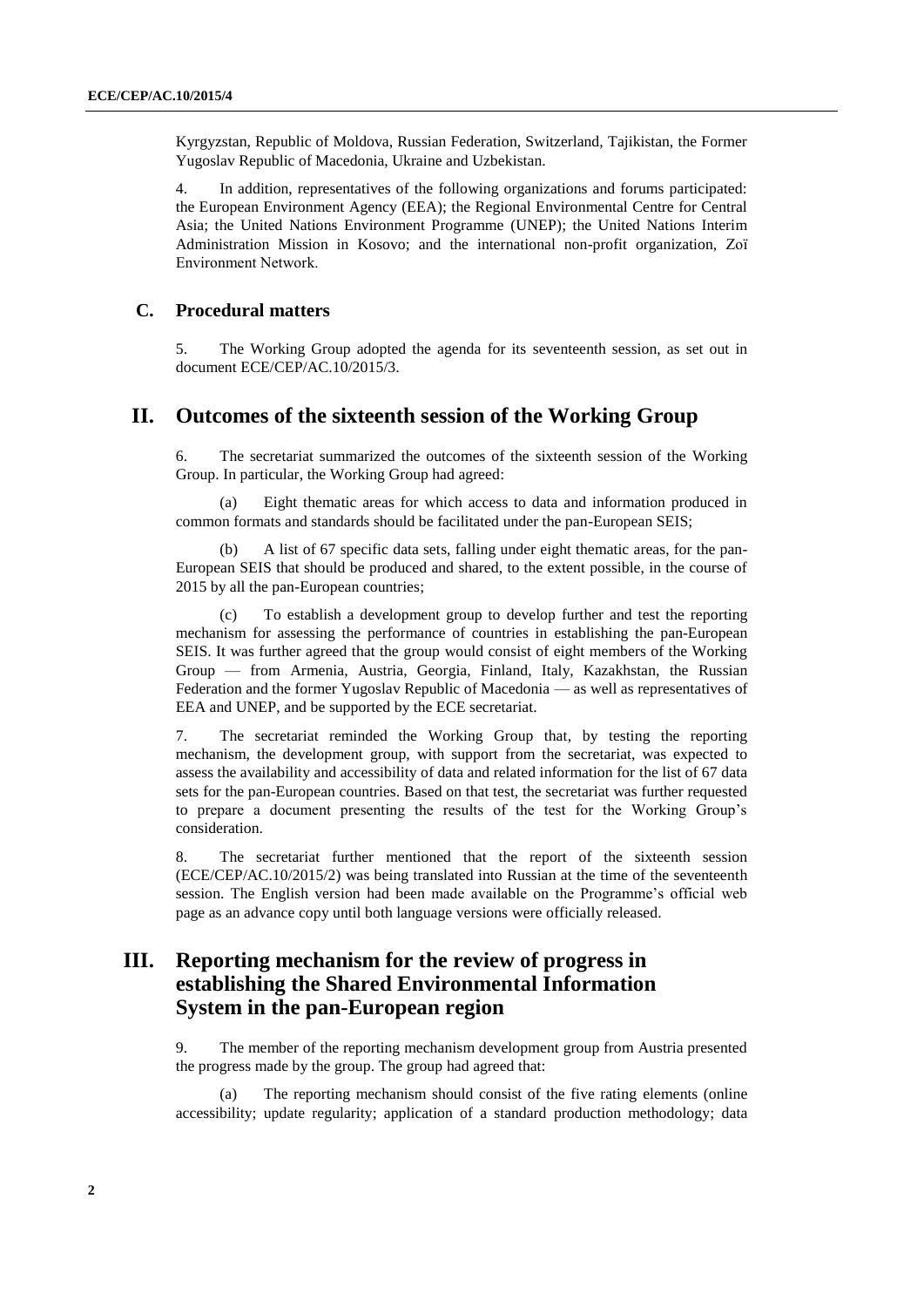interpretation availability; and information on data source) proposed by the secretariat in its initial concept. Each of those elements should have equal weight as per its significance to assessing the effective production and sharing of the data sets and their related information. The rating should be done by indicating "Yes" (value of 1) or "No" (value of 0), depending on whether the specific requirements of an element were or were not met;

(b) The reporting mechanism should offer the possibility to provide comments or explanations on the assessment given. It should also include for the rating element "data set up to date", a clear requirement for the periodicity of the update;

The process of the SEIS performance assessment should be a dual one: selfassessment by the country as well as a review by reviewers (presumably the United Nations Economic Commission for Europe (ECE) secretariat for countries of Eastern and South-Eastern Europe, the Caucasus and Central Asia and EEA for European Union member countries and other EEA member countries). For the self-assessment, countries should be offered the possibility to nominate more than one SEIS focal point;

(d) The reporting mechanism should incorporate the feature for identification of possible SEIS performance gaps by using the logical question streams as suggested by the secretariat in the initial concept;

(e) The reporting mechanism should be developed as a simple online application. It should enable opening multiple user accounts for the same country for its SEIS performance assessment. It should also keep a record of the performance assessment, identification of performance gaps, comments and additional explanations provided, and allow for aggregation of records per country or data set.

10. The member of the development group further reported that while the development of the simple online application was considered feasible only in the medium term, the development group had agreed that for the purpose of testing, and with it assessing the availability and accessibility of the 67 data sets for the pan-European countries in the short term, an Excel table would be prepared to rate country performance for each data set per the five rating elements. The development group further agreed that only data sets published, i.e., accessible online (as assessed under the first element) were to be assessed on the remaining four elements. It was also agreed that for the testing no assessment of the fulfillment of data set production standards or quality of data interpretation would be done. The test results should be shared with the countries concerned for their review.

11. The UNEP representative reported that UNEP would be in a position to develop a simple SEIS online reporting mechanism within the available capacity of the Information Technology Service in charge of UNEP Live.

12. Following a discussion, the Working Group agreed that, to adequately serve the countries in assessing their performance, the reporting mechanism should be developed as a simple online application, and in that context, the offer from UNEP was appreciated and welcomed.

13. The Working Group further agreed that the development of the simple online application should be carefully managed. To that end, it requested the development group to work closely with the UNEP Information Technology Service.

14. The members of the development group expressed their interest in working with UNEP to develop the simple online application. They noted, however, that their involvement was subject to confirmation by their Governments, which they would communicate to the secretariat after the meeting.

15. The Working Group requested the secretariat, once a majority of members of the development group were able to confirm their continuation in the work of that group, to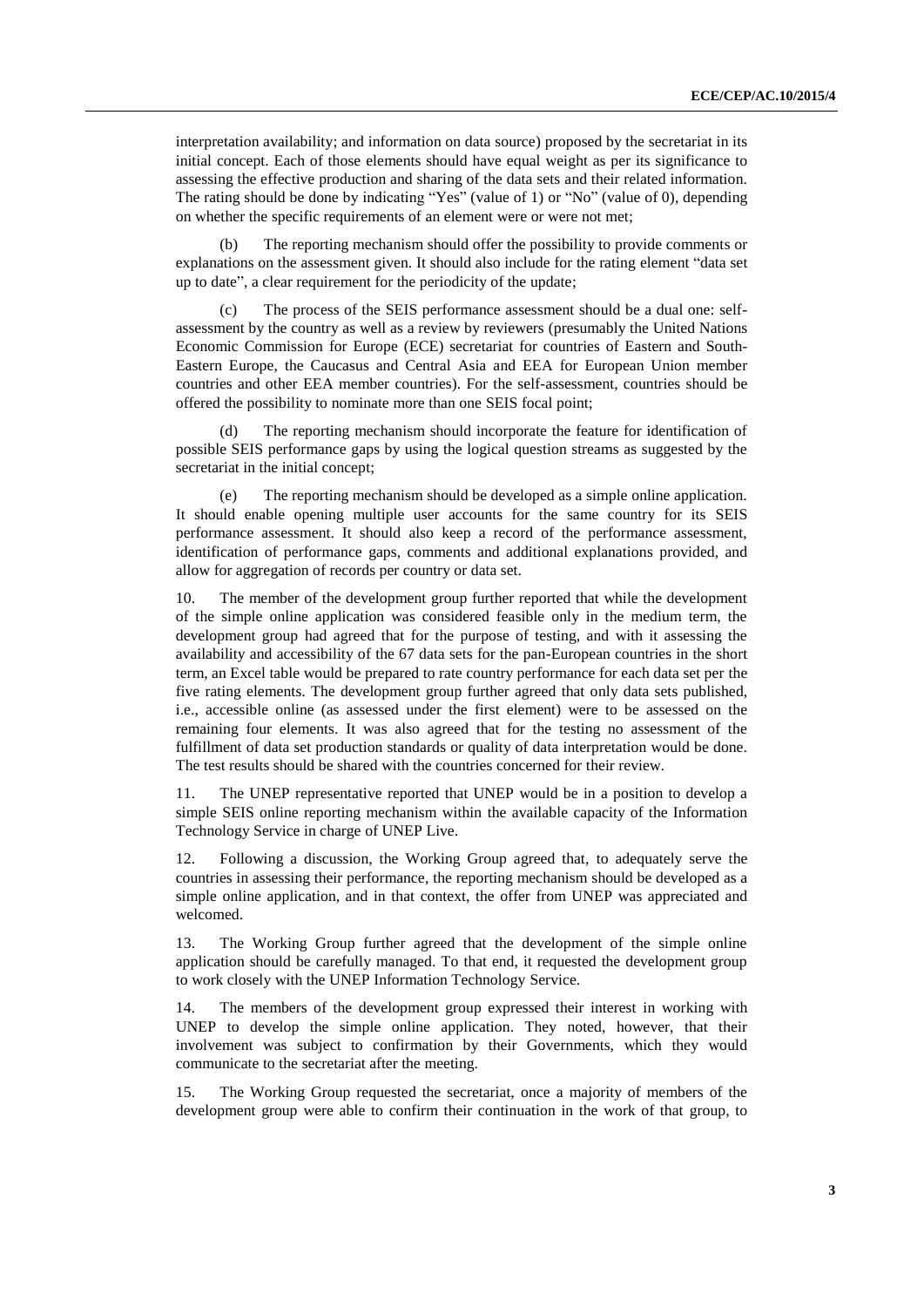arrange the process for developing the simple online application with UNEP and to report on progress at the next session.

# **IV. Evaluation report on the Shared Environmental Information System for the Eighth Environment for Europe Ministerial Conference**

16. The secretariat presented the results of a desk study assessment of the establishment of SEIS in the pan-European countries (ECE/CEP/AC.10/2015/5). The assessment had been done as part of the testing of the reporting mechanism. In the exercise the availability and accessibility of the 67 SEIS data sets and related information were rated for 53 pan-European countries<sup>1</sup> as well as  $Kosovo<sup>2</sup>$  in accordance with the criteria agreed by the SEIS reporting mechanism development group (see para. 10) and recorded in individual country desk study assessment Excel tables.

17. The secretariat reported that the Excel tables had been reviewed and validated by countries concerned in only nine cases, presumably due to the limited time available for making the review. In that connection, it should be noted that the secretariat's desk study did not present the confirmed state of SEIS performance by pan-European countries; it had been prepared to help the Working Group to discuss the content of its report on the establishment of SEIS in the pan-European region for submission to the Committee on Environmental Policy, and should be used solely for that purpose.

18. The secretariat further suggested that, should the desk study review be validated by all of the countries, the validated SEIS establishment status should serve as baselines for assessing SEIS performance in the coming years. The goal for each country would be to first achieve and then maintain a high level of performance.

19. The secretariat emphasized that in the future the SEIS performance assessment would need to also assess the fulfilment of the data set production standards and the quality of data interpretation.

20. The Working Group thanked the secretariat for the desk study and for compiling the report presenting the assessment results. It noted the importance of country desk study assessment review and regretted the short time available for the review prior to the seventeenth session.

21. The Working Group then discussed the secretariat's report in detail and agreed to use it as the basis for its report to Committee on Environmental Policy, with the following changes:

(a) The analysis of the performance assessment should be updated in view of further reviews by countries of the desk study assessments;

The criteria applied for assessing performance should be precisely specified. In particular, it should be clearly stated that only countries with data and information published online — fulfilling the "data sets online accessible" criterion — were assessed on other criteria;

(c) Figure 1 of the secretariat's report should be deleted;

<sup>&</sup>lt;sup>1</sup> All ECE member States except Andorra, Monaco and San Marino.

<sup>&</sup>lt;sup>2</sup> All references to Kosovo in this report should be understood to be in the context of United Nations Security Council resolution 1244 (1999).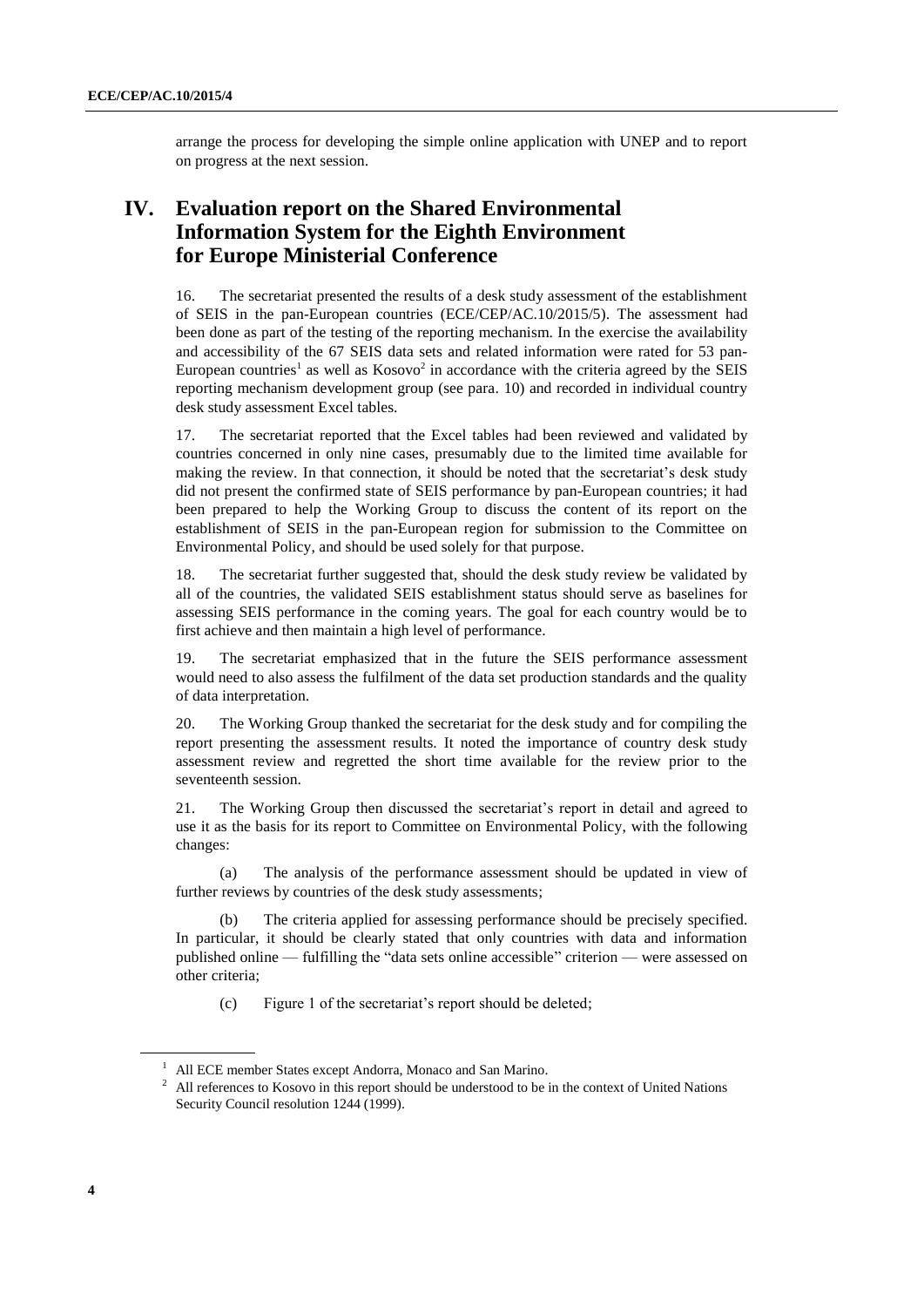(d) Assessments reviewed by countries should be referenced, and it should be specified if the SEIS status information had or had not been validated by the country;

(e) Key messages on SEIS should be added, linking the work to the generation of environmental assessments.

22. The Working Group urged pan-European countries to review and validate the desk study assessments and agreed that reviewed country Excel files should be sent to the secretariat at the latest by 2 October 2015. The Working Group requested EEA and members of the EEA European Environment Information and Observation Network (Eionet) present at the seventeenth session to communicate within that network its request for the assessment review.

23. The Working Group requested the secretariat to finalize its report on progress in establishing SEIS for the Committee on Environmental Policy, taking into consideration the comments provided during the discussion.

# **V. Data and information of the Shared Environmental Information System**

24. The member from Austria presented the process for a review of priority data flows currently being carried out under Eionet, where data flows were identified for reporting to EEA by its member countries. As the review had not been finalized, and data flows were not comparable one to one with the pan-European SEIS data sets, including potential data sets for inclusion under the pan-European SEIS (the data set pool as considered at the sixteenth session), he suggested that such a comparison should be done before further data sets were added under SEIS. The comparison could be made once the review led by EEA was completed.

25. The Working Group thanked the member from Austria for the information provided. It agreed that the list of data sets for the pan-European SEIS was already a wide-ranging one. Therefore, before it was further extended, good progress in producing and sharing the 67 already-agreed SEIS data sets should be attained in the pan-European region.

26. The Working Group agreed to come back to the discussion on possible further extension of the list of SEIS data sets at its future sessions.

# **VI. Other business and closure of the meeting**

27. The secretariat presented the proposal by the Group of Friends of SEIS on the organization and shape of the regular process of environmental assessment in the ECE region and the role proposed for the Working Group in that process. The secretariat also presented its own proposal for possible ways to streamline the work of the Working Group and the Joint Task Force on Environmental Indicators, as well as potentially incorporating the responsibilities of the Group of Friends of SEIS, with a view to enhancing the coordination of activities and reinforcing the work on environmental monitoring and assessment. Those proposals had been developed at the request of the Committee on Environmental Policy and would be submitted to it at its twenty-first session for consideration.

28. The Working Group welcomed both proposals. It appreciated that it was proposed to strengthen its role and that its work should encompass the technical leadership for the assessment process at the pan-European level.